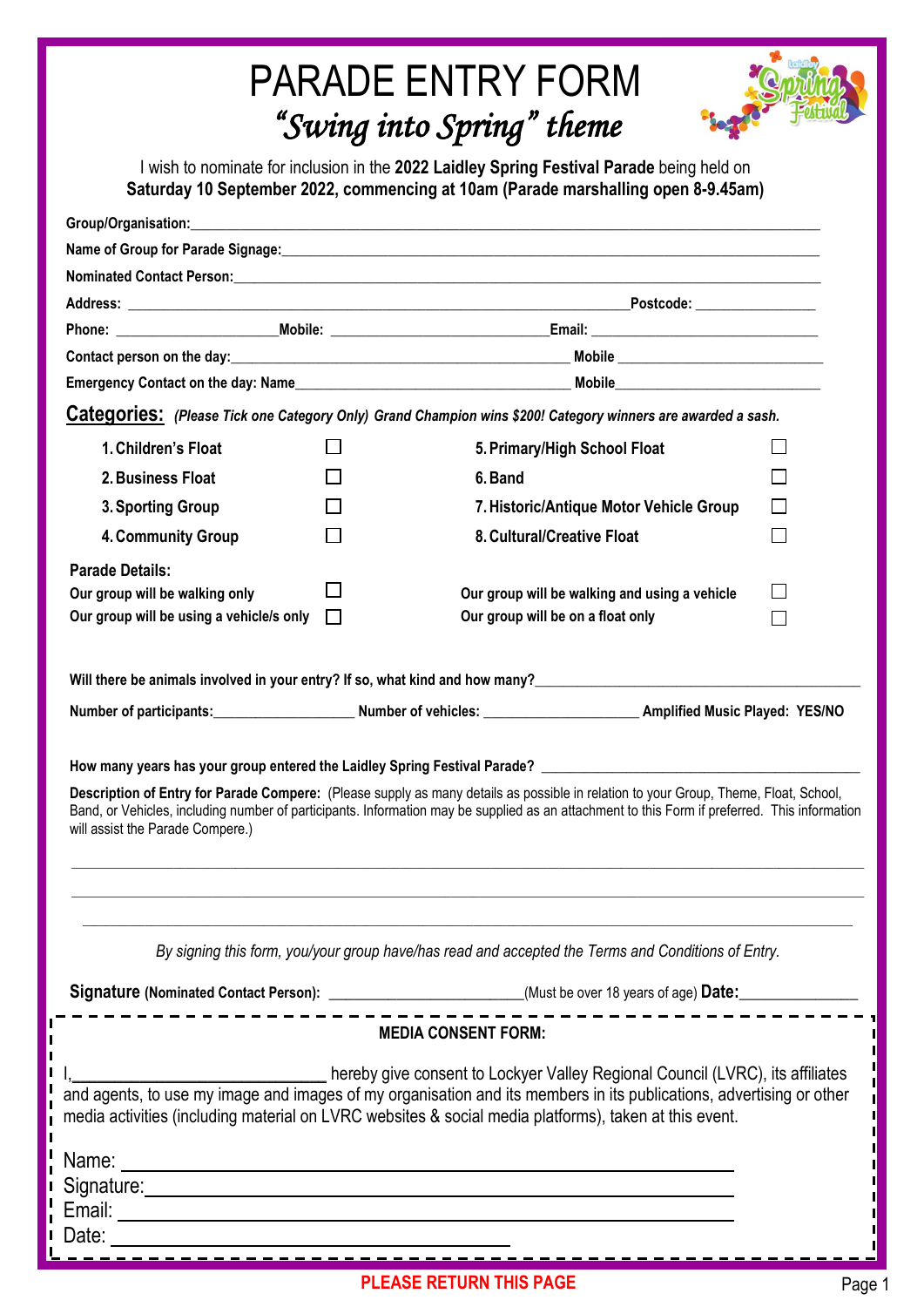## **Laidley Spring Festival Street Parade Risk Assessment Check List:**

*This Risk Assessment Check List is a guide to highlighting the risks that must be considered when participating in this event.* 

I, \_\_\_\_\_\_\_\_\_\_\_\_\_\_\_\_\_\_\_\_\_\_\_\_\_\_(name) of \_\_\_\_\_\_\_\_\_\_\_\_\_\_\_\_\_\_\_\_\_\_\_\_\_\_\_\_\_\_(organisation/float name) will abide by the Laidley Spring Festival Street Parade terms and conditions and assess any possible risks that may arise.

#### **What could go wrong and how you will prevent it?**

\_\_\_\_\_\_\_\_\_\_\_\_\_\_\_\_\_\_\_\_\_\_\_\_\_\_\_\_\_\_\_\_\_\_\_\_\_\_\_\_\_\_\_\_\_\_\_\_\_\_\_\_\_\_\_\_\_\_\_\_\_\_\_\_\_\_\_\_\_\_\_\_\_\_\_\_\_\_\_\_\_\_\_\_\_\_\_\_\_\_ \_\_\_\_\_\_\_\_\_\_\_\_\_\_\_\_\_\_\_\_\_\_\_\_\_\_\_\_\_\_\_\_\_\_\_\_\_\_\_\_\_\_\_\_\_\_\_\_\_\_\_\_\_\_\_\_\_\_\_\_\_\_\_\_\_\_\_\_\_\_\_\_\_\_\_\_\_\_\_\_\_\_\_\_\_\_\_\_\_\_ \_\_\_\_\_\_\_\_\_\_\_\_\_\_\_\_\_\_\_\_\_\_\_\_\_\_\_\_\_\_\_\_\_\_\_\_\_\_\_\_\_\_\_\_\_\_\_\_\_\_\_\_\_\_\_\_\_\_\_\_\_\_\_\_\_\_\_\_\_\_\_\_\_\_\_\_\_\_\_\_\_\_\_\_\_\_\_\_\_\_

Does your float have safety handrails or restraints? If not, how will you prevent someone falling off?

All vehicles pulling floats or carrying participants must be registered and road worthy. Is yours? **YES / NO** *If yes, please bring current registration certificate in case asked to provide proof, if no, only the driver is able to be in the vehicle.*

What is the length of the float (including vehicle)? \_\_\_\_\_\_\_\_\_\_\_\_\_\_\_\_\_\_\_\_\_\_\_\_\_\_\_\_\_\_\_\_\_\_\_\_\_(metres)

How will you protect the participants walking or riding on the float now that the parade will do **two laps** of Laidley CBD? *(eg: enclosed shoes, hat, sunscreen, no standing when vehicle is moving, water provided, speed limit etc)*

*\_\_\_\_\_\_\_\_\_\_\_\_\_\_\_\_\_\_\_\_\_\_\_\_\_\_\_\_\_\_\_\_\_\_\_\_\_\_\_\_\_\_\_\_\_\_\_\_\_\_\_\_\_\_\_\_\_\_\_\_\_\_\_\_\_\_\_\_\_\_\_\_\_\_\_\_\_\_\_\_\_\_\_\_\_\_\_\_\_\_ \_\_\_\_\_\_\_\_\_\_\_\_\_\_\_\_\_\_\_\_\_\_\_\_\_\_\_\_\_\_\_\_\_\_\_\_\_\_\_\_\_\_\_\_\_\_\_\_\_\_\_\_\_\_\_\_\_\_\_\_\_\_\_\_\_\_\_\_\_\_\_\_\_\_\_\_\_\_\_\_\_\_\_\_\_\_\_\_\_\_ \_\_\_\_\_\_\_\_\_\_\_\_\_\_\_\_\_\_\_\_\_\_\_\_\_\_\_\_\_\_\_\_\_\_\_\_\_\_\_\_\_\_\_\_\_\_\_\_\_\_\_\_\_\_\_\_\_\_\_\_\_\_\_\_\_\_\_\_\_\_\_\_\_\_\_\_\_\_\_\_\_\_\_\_\_\_\_\_\_\_ \_\_\_\_\_\_\_\_\_\_\_\_\_\_\_\_\_\_\_\_\_\_\_\_\_\_\_\_\_\_\_\_\_\_\_\_\_\_\_\_\_\_\_\_\_\_\_\_\_\_\_\_\_\_\_\_\_\_\_\_\_\_\_\_\_\_\_\_\_\_\_\_\_\_\_\_\_\_\_\_\_\_\_\_\_\_\_\_\_\_ \_\_\_\_\_\_\_\_\_\_\_\_\_\_\_\_\_\_\_\_\_\_\_\_\_\_\_\_\_\_\_\_\_\_\_\_\_\_\_\_\_\_\_\_\_\_\_\_\_\_\_\_\_\_\_\_\_\_\_\_\_\_\_\_\_\_\_\_\_\_\_\_\_\_\_\_\_\_\_\_\_\_\_\_\_\_\_\_\_\_*

Does your float/trailer/vehicle have additional structures as a part of theming? If so, how will you maintain that they stay safe and secure?

\_\_\_\_\_\_\_\_\_\_\_\_\_\_\_\_\_\_\_\_\_\_\_\_\_\_\_\_\_\_\_\_\_\_\_\_\_\_\_\_\_\_\_\_\_\_\_\_\_\_\_\_\_\_\_\_\_\_\_\_\_\_\_\_\_\_\_\_\_\_\_\_\_\_\_\_\_\_\_\_\_\_\_\_\_\_\_\_\_\_ \_\_\_\_\_\_\_\_\_\_\_\_\_\_\_\_\_\_\_\_\_\_\_\_\_\_\_\_\_\_\_\_\_\_\_\_\_\_\_\_\_\_\_\_\_\_\_\_\_\_\_\_\_\_\_\_\_\_\_\_\_\_\_\_\_\_\_\_\_\_\_\_\_\_\_\_\_\_\_\_\_\_\_\_\_\_\_\_\_\_ \_\_\_\_\_\_\_\_\_\_\_\_\_\_\_\_\_\_\_\_\_\_\_\_\_\_\_\_\_\_\_\_\_\_\_\_\_\_\_\_\_\_\_\_\_\_\_\_\_\_\_\_\_\_\_\_\_\_\_\_\_\_\_\_\_\_\_\_\_\_\_\_\_\_\_\_\_\_\_\_\_\_\_\_\_\_\_\_\_\_

Check list:

| Parade participants are adequately inducted and informed about Risk Assessment and actions to be taken                                                                                                  |
|---------------------------------------------------------------------------------------------------------------------------------------------------------------------------------------------------------|
| Entrants are ready for the float and vehicle to be inspected. Please note: if they are seen to be non-compliant the<br>group will be asked to rectify the issue before taking part in the Street Parade |
| Vehicles are safe and road worthy (please carry current registration certificate if asked to provide proof)                                                                                             |
| Additional structures are safe and secured properly                                                                                                                                                     |
| Parade participants are prepared to do two laps of the Laidley CBD                                                                                                                                      |
| Handouts or giveaways are "handed" to spectators not "thrown" or "tossed" into the crowd                                                                                                                |
| Traffic must travel at walking pace and drivers must keep a safe distance between the vehicle and pedestrians.                                                                                          |
| Plan in place if your vehicle breaks down during the parade                                                                                                                                             |
| Parade participants have accepted the conditions of entry and agree to abide by Terms and Conditions                                                                                                    |
| I have included with this entry: $\square$ Public Liability Insurance Certificate of Currency<br><b>Risk Assessment Check List</b><br>&                                                                 |
|                                                                                                                                                                                                         |

# **PLEASE RETURN THIS PAGE** Page 2